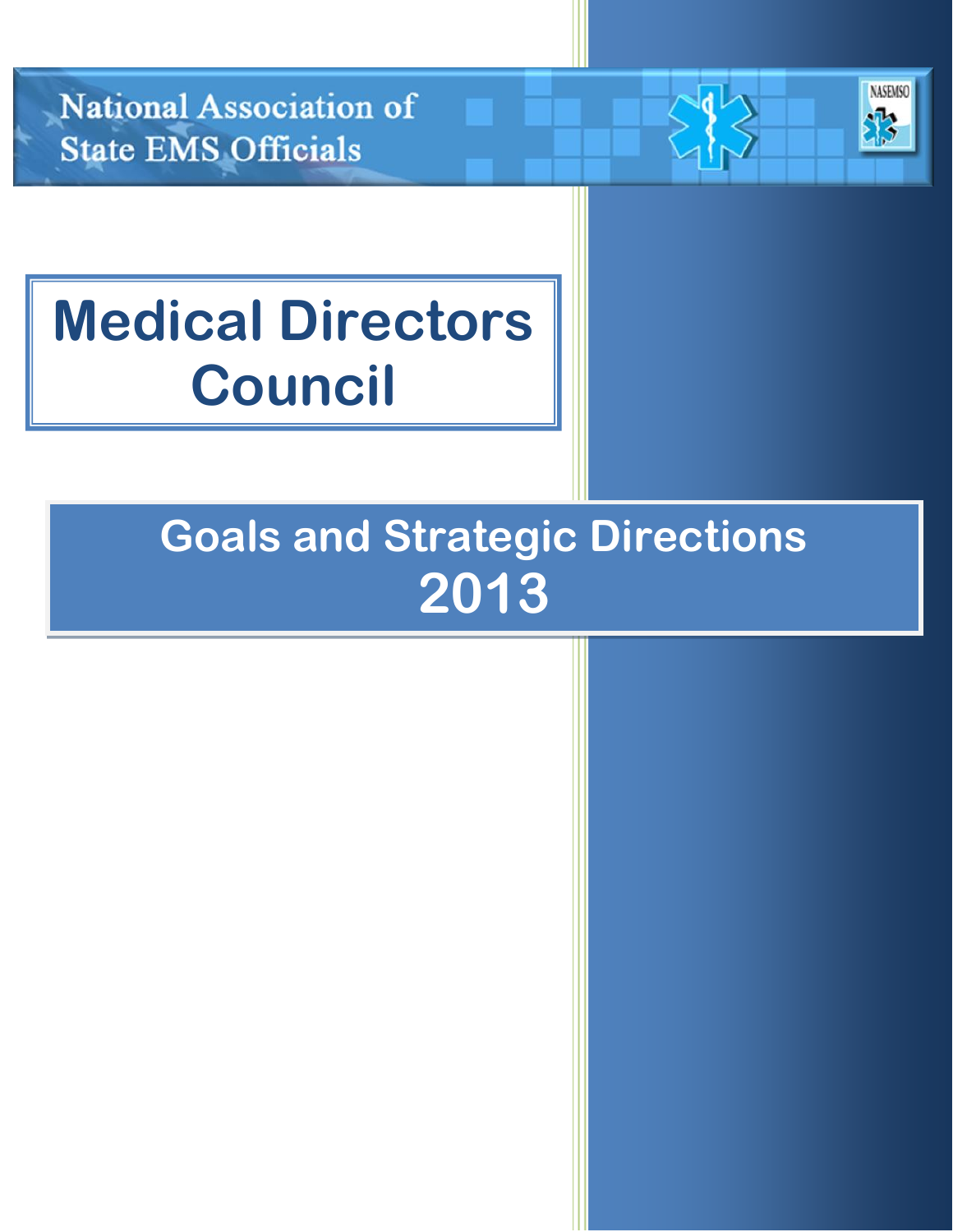### *Goals and Strategic Directions*

The **Medical Directors Council** of the National Association of State EMS Officials is committed to the provision of the medical aspects of leadership, oversight, coordination, access to best practices, system quality management and research in order to ensure the best possible EMS system for patients. The Council's commitment to these principles is evident in its vision, mission and scope, as stated below.

**Vision:** The highest quality patient care through EMS medical oversight.

**Mission:** The NASEMSO Medical Directors Council brings together state EMS medical directors to provide medical expertise and leadership to NASEMSO.

**Scope:** The NASEMSO Medical Directors Council provides a forum for communications, interaction and networking among peers, other national organizations and federal agencies with similar missions. This forum allows for the sharing of best practices; developing and encouraging mentoring programs; the joint resolution of obstacles and challenges; and the nationwide promotion of evidence-based decision making.

*Leadership refers to the role of state EMS offices as "lead agencies" for EMS as well as thoughtful leaders in public policy development. State EMS offices are looked to by the EMS community for guidance and approval, as well as regulation and licensure. NASEMSO works to support EMS officials nationwide in understanding and implementing processes that improve EMS practice and subsequent patient outcomes.*

The Medical Directors Council supports **leadership** under these principle goals:

- o **Goal #1:** Support the state EMS directors in the shared mission to increase the number of states with a designated state EMS medical director. By serving as a resource on the role and parameters of the state medical director, the Medical Directors Council will assist in the creation and retention of state medical director positions throughout the states and U.S. territories.
- o **Goal #2:** Increase the participation of state EMS medical directors in Council meetings, teleconferences, projects, and surveys. For states that do not have a state EMS medical director, the Council will welcome the state's physician designee, regardless of NASEMSO membership status, in discussions.
- o **Goal #3:** Foster quality state, regional and local medical direction and serve as a resource to new and experienced EMS medical directors. This includes serving as a resource of support and mentorship for EMS fellowship programs nationwide.
- o **Goal #4:** Expand outreach and relationships with national EMS and medical organizations, sharing the Medical Directors Council's expertise and experience in order to improve care of EMS patients nationwide.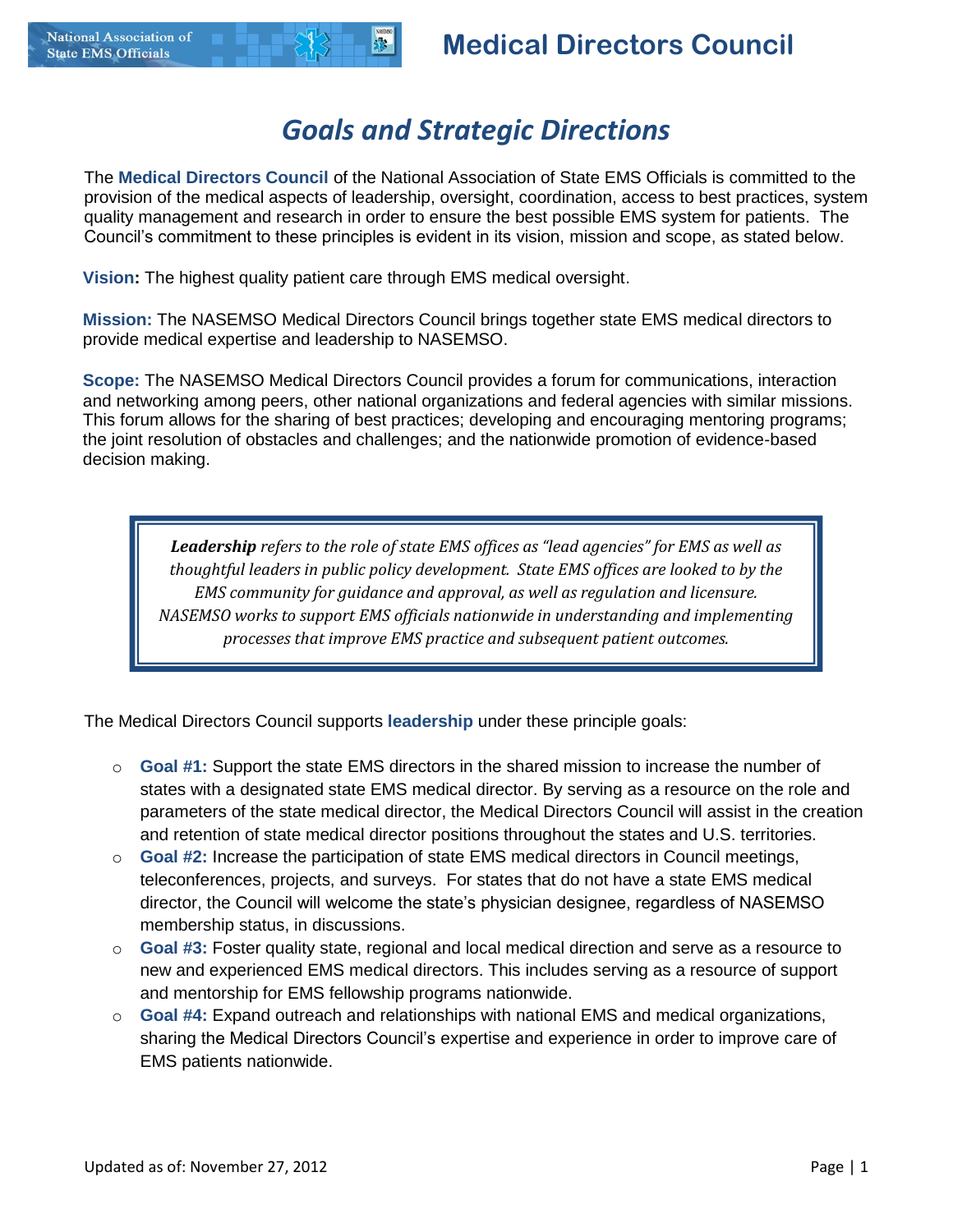*Systems Development refers to the role of state EMS offices in the development of effective systems of emergency medical care. The growing national awareness of the importance of coordinated systems of care places NASEMSO squarely in a leadership role, demonstrating the need for state offices to coordinate the disparate functions that support effective systems. Such functions include Emergency Medical Dispatch (EMD), communications systems; regional asset coordination in daily operations and in natural and man-made disasters; EMS data collection, analysis and reporting; and ongoing review and refinement of systems operations.*

The Medical Directors Council supports **systems development** under these principle goals:

- o **Goal #5:** Promote a culture of safety in EMS by educating Council members on innovations in EMS safety practices, sharing examples of safety initiatives, and participating in committees and projects focused on advancing the safety of EMS providers and patients.
- o **Goal #6:** Develop a Core Set of Model EMS Clinical Guidelines to further the advancement of up-to-date, standardized prehospital care.
- o **Goal #7:** Support the National Evidence-Based Guideline (EBG) Model Process through a three-year pilot project involving the dissemination, implementation and evaluation of an EBG in specified geographic areas.

*Quality Improvement or "QI" is the process of continually reviewing, assessing and refining practices to improve outcomes. The steps of developing an effective cycle of collecting high quality data, reviewing it in proven multidisciplinary processes, identifying strategies to implement needed changes and communicating them to all stakeholders are the key to QI success, and to subsequently improving patient outcomes.* 

The Medical Directors Council supports **quality improvement** under these principle goals:

o **Goal #8:** Promote the acquisition and analysis of quality EMS data that will lead to the development and utilization of EMS performance measures for local and state EMS systems which focus on the quality of patient care.

The Medical Directors Council 2013 work plan will undertake strategies focused on the following issues:

- **Strategy 1:** Support the initiatives of NASEMSO to ensure that each state and territory has a state EMS medical director. Serve as a resource to NASEMSO and state EMS offices as they create or enhance their respective state EMS medical director positions.
- **Strategy 2:** Strive for increased participation of the state EMS medical directors in the Medical Directors Council activities.
- **Strategy 3:** Provide input, suggestions, and feedback to NASEMSO regarding issues affecting prehospital care and emergency care systems, such as proposed protocols, legislation, medical care initiatives, position statements, and research.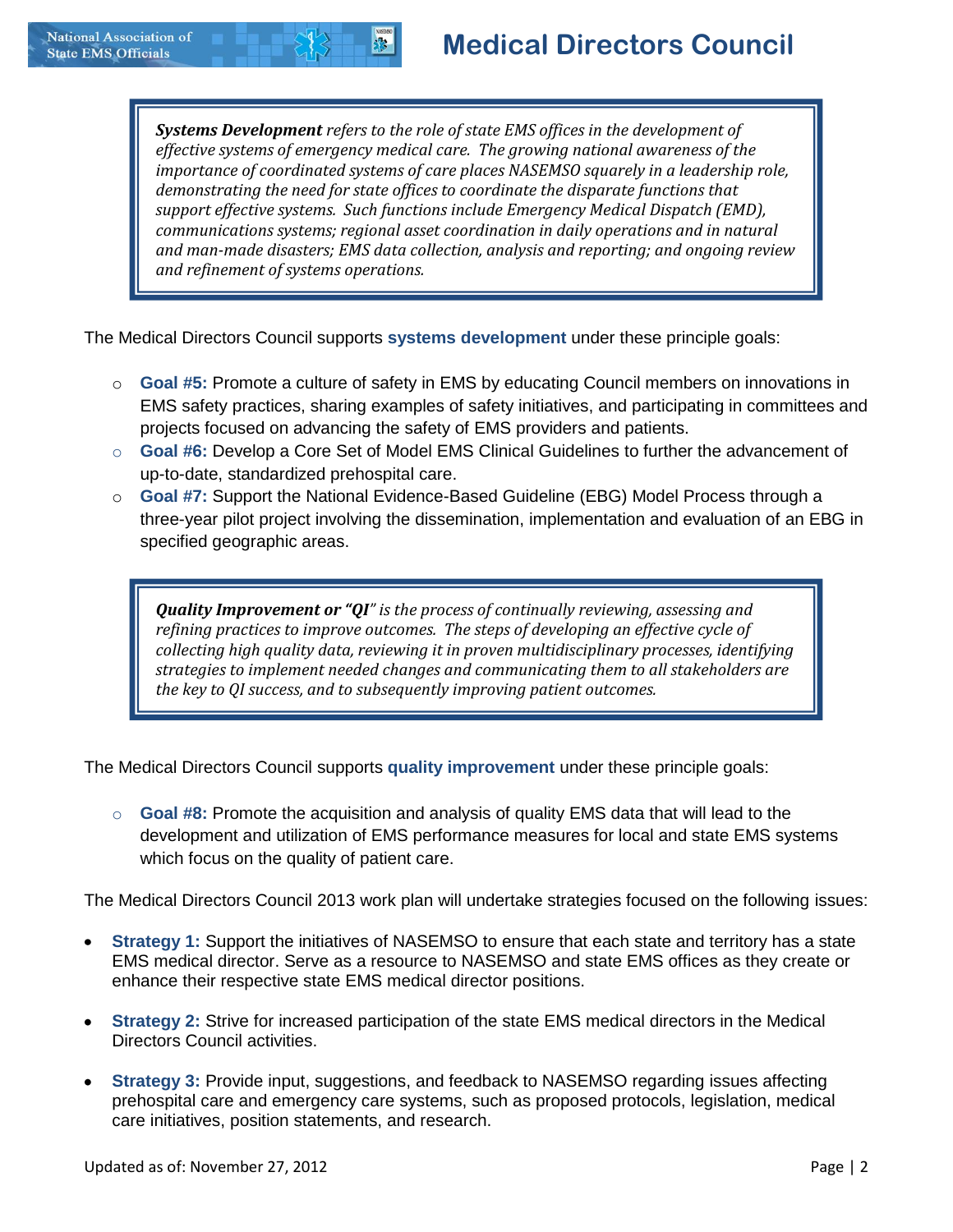- **Strategy 4:** Explore and offer recommendations to NASEMSO on practices and initiatives that will  $\bullet$ enhance the culture of safety within EMS, in particular those measures that are related to medical issues for both the patient and the EMS provider.
- **Strategy 5:** Lead a two-year national project to develop a core set of EMS clinical guidelines to help  $\bullet$ state EMS systems ensure a more standardized approach to the practice of patient care and to incorporate evidence-based guidelines as they become available.
- **Strategy 6:** Support the use and further refinement of the National Evidence-Based Guideline (EBG) Model Process developed under the auspices of the Federal Interagency Committee on EMS (FICEMS) and the National EMS Advisory Council (NEMSAC). This will be achieved through a three-year pilot project involving five states where the EBG developed for pain management will be disseminated, implemented and evaluated.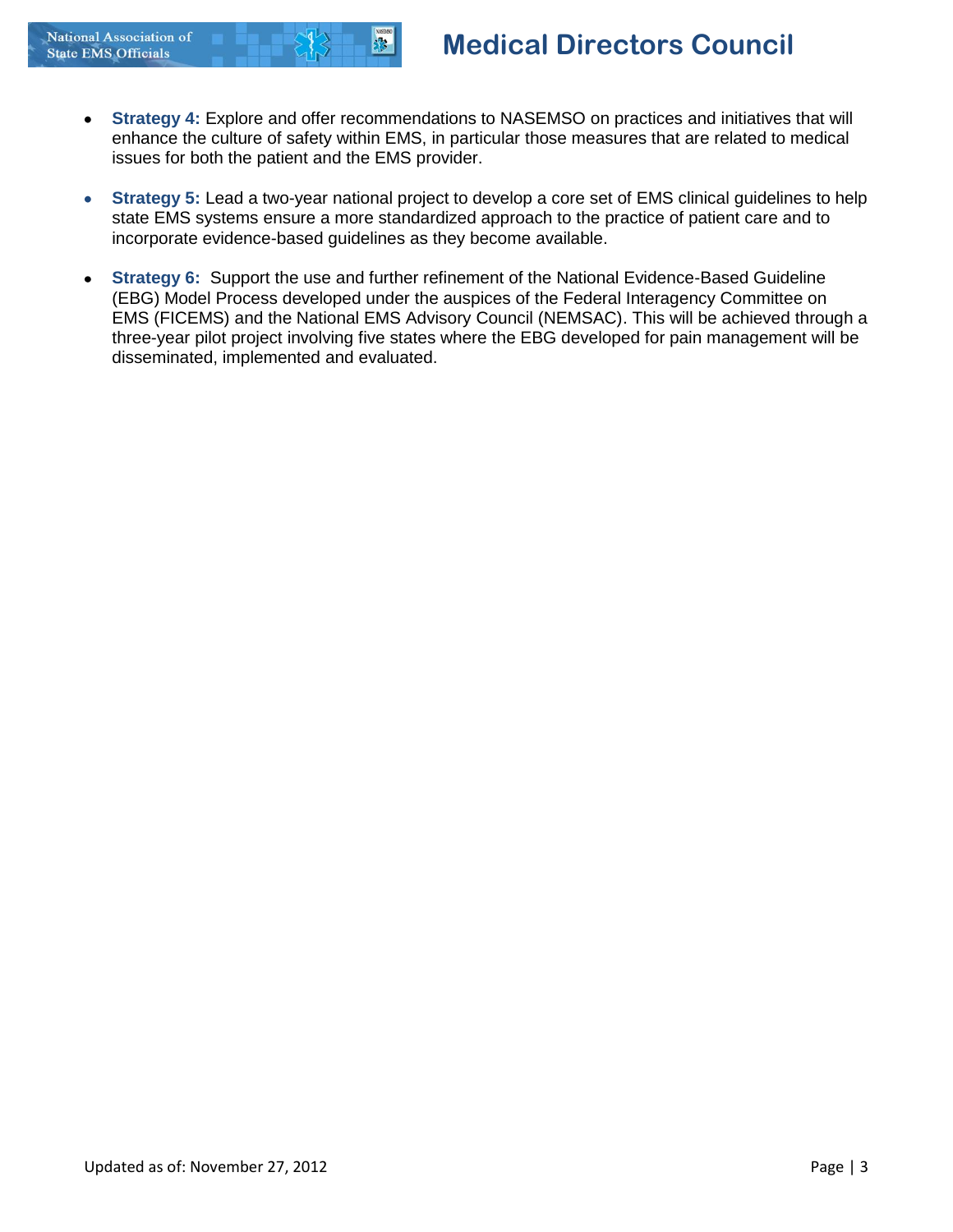

### **Medical Directors Council**

### *2013 Workplan*

### *Goals, Objectives and Action Steps*

Goal 1: Support the state EMS directors in the shared mission to increase the number of states with a designated state EMS medical director. By serving as a resource on the role and parameters of the state medical director, the Medical Directors Council will assist in the creation and retention of state medical director positions throughout the states and U.S. territories.

**Objective/Strategy**: Conduct and update state medical director resource documents on a periodic (every 3-5 years) basis. Examine impediments for states without medical director. (CAP1, Task 1: Model State EMS Office Tools)

**Description of the objective and expected outcome**: Produce summary documents to serve as resources for states that wish to create, modify, or retain an EMS Medical Director position. By examining impediments to state medical director appointment, potential solutions can be identified/addressed.

| Task                                                                                                        | <b>Responsibility</b>           | Due Date  | Done | <b>Notes</b> |
|-------------------------------------------------------------------------------------------------------------|---------------------------------|-----------|------|--------------|
| Annually update the list of states without state<br>medical designee.                                       | Mary Hedges                     | Jan 2013  |      |              |
| Develop strategy, talking points and identify<br>resources for states without medical director.             | <b>MDC Executive Committee</b>  | Jan 2013  |      |              |
| Interview state directors without a state medical<br>director designee to determine<br>impediments/reasons. | <b>Regional Representatives</b> | Oct. 2013 |      |              |

Goal 2: Increase the participation of state EMS medical directors in Council meetings, teleconferences, projects, and surveys. For states that do not have a designated EMS medical director, the Council will welcome the state's physician designee, regardless of NASEMSO membership status, in discussions.

**Objective/Strategy**: Initiate contact with non-participating Medical Directors in order to demonstrate and offer NASEMSO support. (CAP1, Task 4, Committee & Council Support)

**Description of the objective and expected outcome**: After determining challenges to participation, Council will be better prepared to encourage involvement by all members.

| Task                                                                                                                                              | <b>Primary Responsibility</b>                 | Due Date         | Done | <b>Notes</b> |
|---------------------------------------------------------------------------------------------------------------------------------------------------|-----------------------------------------------|------------------|------|--------------|
| Annually contact non-participating Medical Directors  <br>and examine challenges to lack of involvement.                                          | <b>Regional Representatives</b>               | May 2013         |      |              |
| Send invitation from NASEMSO President and MD<br>Council Chair to Medical Directors, encouraging<br>participation in January and Annual Meetings. | Joe Nelson, Jim DeTienne (via<br>Mary Hedges) | Nov and<br>April |      |              |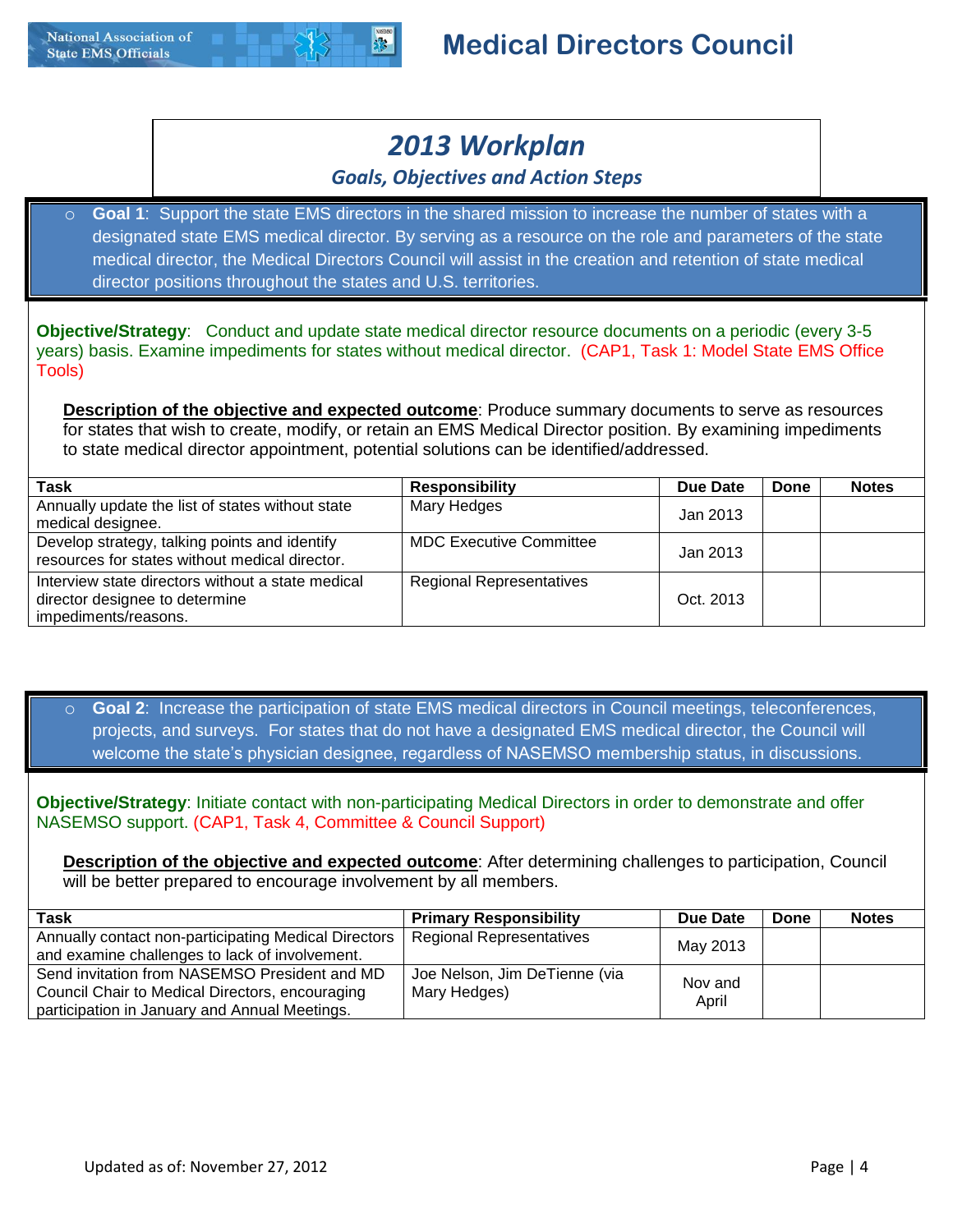

o **Goal 3**: Foster quality state, regional and local medical direction and serve as a resource to new and experienced EMS medical directors. This includes serving as a resource of support and mentorship for EMS fellowship programs nationwide.

**Objective/Strategy**: Maintain an active listserv, conduct regular, informative meetings, and provide other mechanisms for sharing information with medical director colleagues, including those aspiring to be EMS medical directors. (CAP1, Task 4, Committee & Council Support)

**Description of the objective and expected outcome**: By sharing current and relevant information with colleagues, the quality of EMS medical direction will be enhanced.

| Task                                                | <b>Primary Responsibility</b> | Due Date | Done | <b>Notes</b> |
|-----------------------------------------------------|-------------------------------|----------|------|--------------|
| Query colleagues on current practices, using MD     | All                           |          |      |              |
| Council listserv. Summarize survey results and post | Mary Hedges or survey author  | Ongoing  |      |              |
| on members-only section of website.                 |                               |          |      |              |
| Share information during regular Council meetings.  | All                           | Ongoing  |      |              |
| Promote participation in EMS fellowship activities, | All                           |          |      |              |
| nationally and locally.                             |                               | Ongoing  |      |              |
| Invite EMS fellows to MD Council Mid Year Meeting   | Sarah Nafziger                | Jan 2013 |      |              |
| (at NAEMSP) as guests.                              |                               |          |      |              |

#### **Goal 4:** Expand outreach and relationships with national EMS and medical organizations, sharing the Medical Directors Council's expertise and experience in order to improve care of EMS patients nationwide.

**Objective/Strategy:** Ensure that members of the Medical Directors Council are active participants in national meetings, committees and projects where their expertise is needed. (CAP, Task 5, Outreach)

**Description of the objective and expected outcome:** Active engagement by the MD Council in outreach efforts will expand NASEMSO's outreach, presence and visibility in the national EMS community.

| Task                                                                                                                                                                                                                                                               | <b>Responsibility</b>                                                      | Due Date | Done | <b>Notes</b> |
|--------------------------------------------------------------------------------------------------------------------------------------------------------------------------------------------------------------------------------------------------------------------|----------------------------------------------------------------------------|----------|------|--------------|
| Identify national organizations and committees<br>where MD Council members could serve as<br>representatives of NASEMSO. Identify and appoint<br>council members able to serve in these roles.<br>Maintain current NASEMSO outreach list of MD<br>Council members. | NASEMSO leadership, Joe<br>Nelson, Chair (Mary Hedges to<br>maintain list) | Ongoing  |      |              |
| Invite MD liaisons to join MDC Mid Year and Annual<br>Meetings and provide time on agenda for liaison<br>reports.                                                                                                                                                  | Joe Nelson, Chair                                                          | Ongoing  |      |              |
| Investigate and potentially develop policy on<br>vendors participating in Medical Director Council<br>meetings.                                                                                                                                                    | Peter Taillac, Chair-Elect                                                 | Jan 2013 |      |              |
| Respond to requests for comments from external<br>organizations on EMS clinically-oriented matters.                                                                                                                                                                | All, with final approval from<br>NASEMSO leadership.                       | Ongoing  |      |              |
| Participate in national discussions on drug<br>shortages, providing expertise and leadership.<br>Present information on drug shortages to<br>NASEMSO membership.                                                                                                   | MD council members as<br>appointed                                         | Ongoing  |      |              |
| Working with partner organizations, address<br>concerns regarding varying interpretations by DEA<br>officials on EMS administration of narcotic controlled<br>substances.                                                                                          | Carol Cunningham, Immediate<br>Past Chair, Joe Nelson, Chair               | Ongoing  |      |              |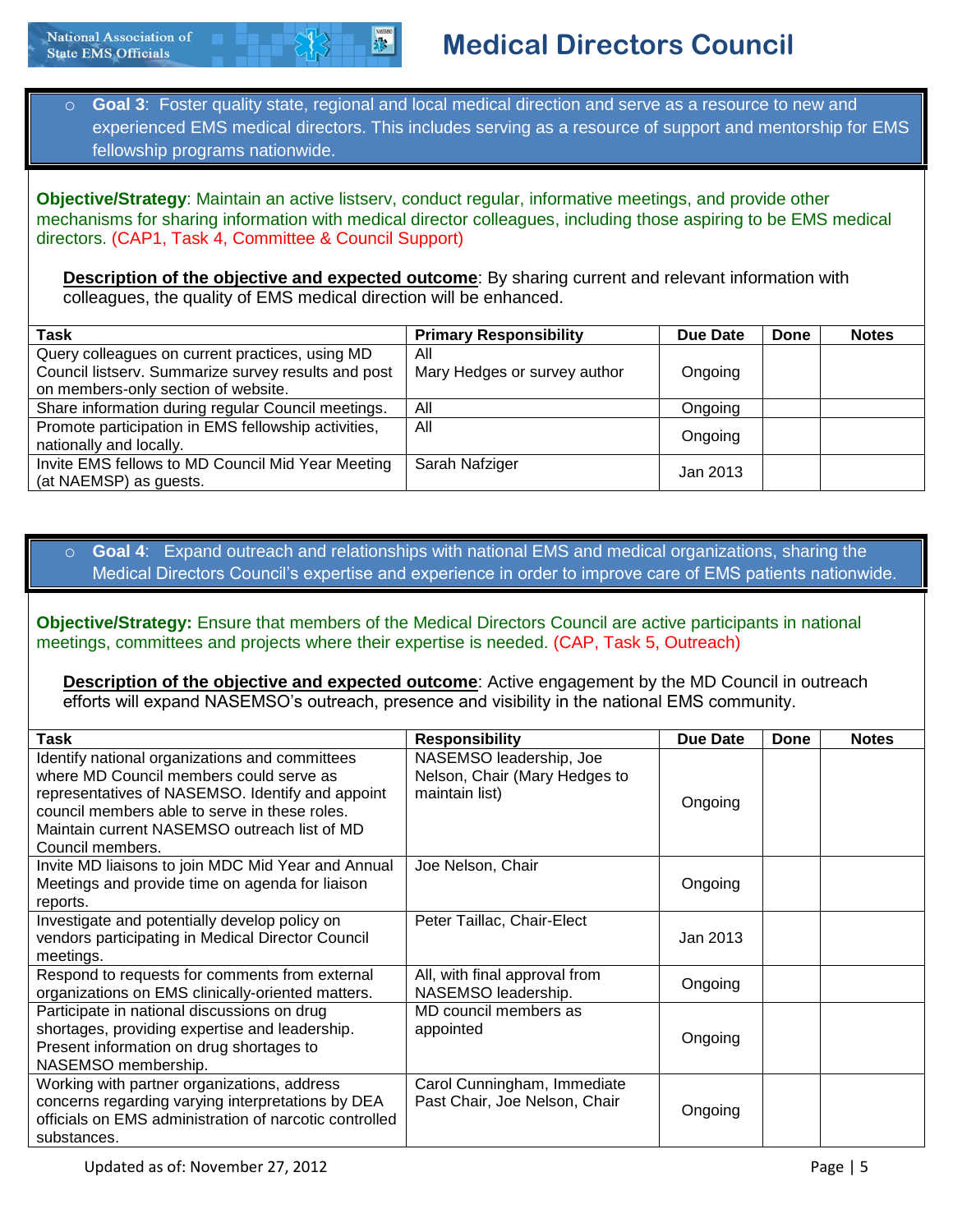

o **Goal 5**: Promote a culture of safety in EMS by educating Council members on innovations in EMS safety practices, sharing examples of safety initiatives, and participating in committees and projects focused on advancing the safety of EMS providers and patients.

**Objective/Strategy:** Educate Council members on innovative safety practices in EMS and encourage members to participate in safety projects, locally, statewide or nationally.

**Description of the objective and expected outcome**: Sharing information on EMS safety initiatives with Council members will help to promote safer practices in EMS.

| Task                                                                                                                                      | <b>Responsibility</b>                       | Due Date  | Done | <b>Notes</b> |
|-------------------------------------------------------------------------------------------------------------------------------------------|---------------------------------------------|-----------|------|--------------|
| Conduct presentation annually on safety initiatives<br>in EMS. Encourage members to report on EMS<br>safety projects in their own states. | Mary Hedges to arrange for<br>presentation. | Sept 2013 |      |              |
|                                                                                                                                           |                                             |           |      |              |
|                                                                                                                                           |                                             |           |      |              |

#### Goal 6: Develop a core set of Model EMS Clinical Guidelines to further the advancement of up-to-date, standardized prehospital care.

**Objective/Strategy:** Lead a 2-year project to create Model EMS Clinical Guidelines developed by a work group comprised of representatives of the national EMS clinical community. (Funded via CAP4, Model EMS Clinical Guidelines Project )

**Description of the objective and expected outcome**: Developing model EMS clinical guidelines will enhance the ability of EMS providers to move across systems, improve EMS data collection/analysis, and provide the most current standards of practice for prehospital care.

| Task                                                                                                   | <b>Responsibility</b>                                           | Due      | Done | <b>Notes</b> |  |  |  |  |
|--------------------------------------------------------------------------------------------------------|-----------------------------------------------------------------|----------|------|--------------|--|--|--|--|
|                                                                                                        |                                                                 | Date     |      |              |  |  |  |  |
| Create and conduct initial meeting of work group;<br>set parameters of project, assign tasks, schedule | Co-PI's Richard Kamin and Carol<br>Cunningham, Staff support by | Jan 2013 |      |              |  |  |  |  |
| remainder of meetings.                                                                                 | Mary Hedges                                                     |          |      |              |  |  |  |  |
| Conduct monthly teleconference meetings of work                                                        | Carol Cunningham, Richard                                       | Monthly  |      |              |  |  |  |  |
| group.                                                                                                 | Kamin, Mary Hedges                                              |          |      |              |  |  |  |  |
| Develop list of model guideline titles and                                                             | Work Group; Staff support by                                    | June-    |      |              |  |  |  |  |
| components; distribute to EMS stakeholder                                                              | Mary Hedges                                                     | July     |      |              |  |  |  |  |
| community for comment.                                                                                 |                                                                 | 2013     |      |              |  |  |  |  |
| Conduct 2nd meeting of work group (face to face);                                                      | Carol Cunningham, Richard                                       | August   |      |              |  |  |  |  |
| Review input and modify as necessary.                                                                  | Kamin, Mary Hedges                                              | 2013     |      |              |  |  |  |  |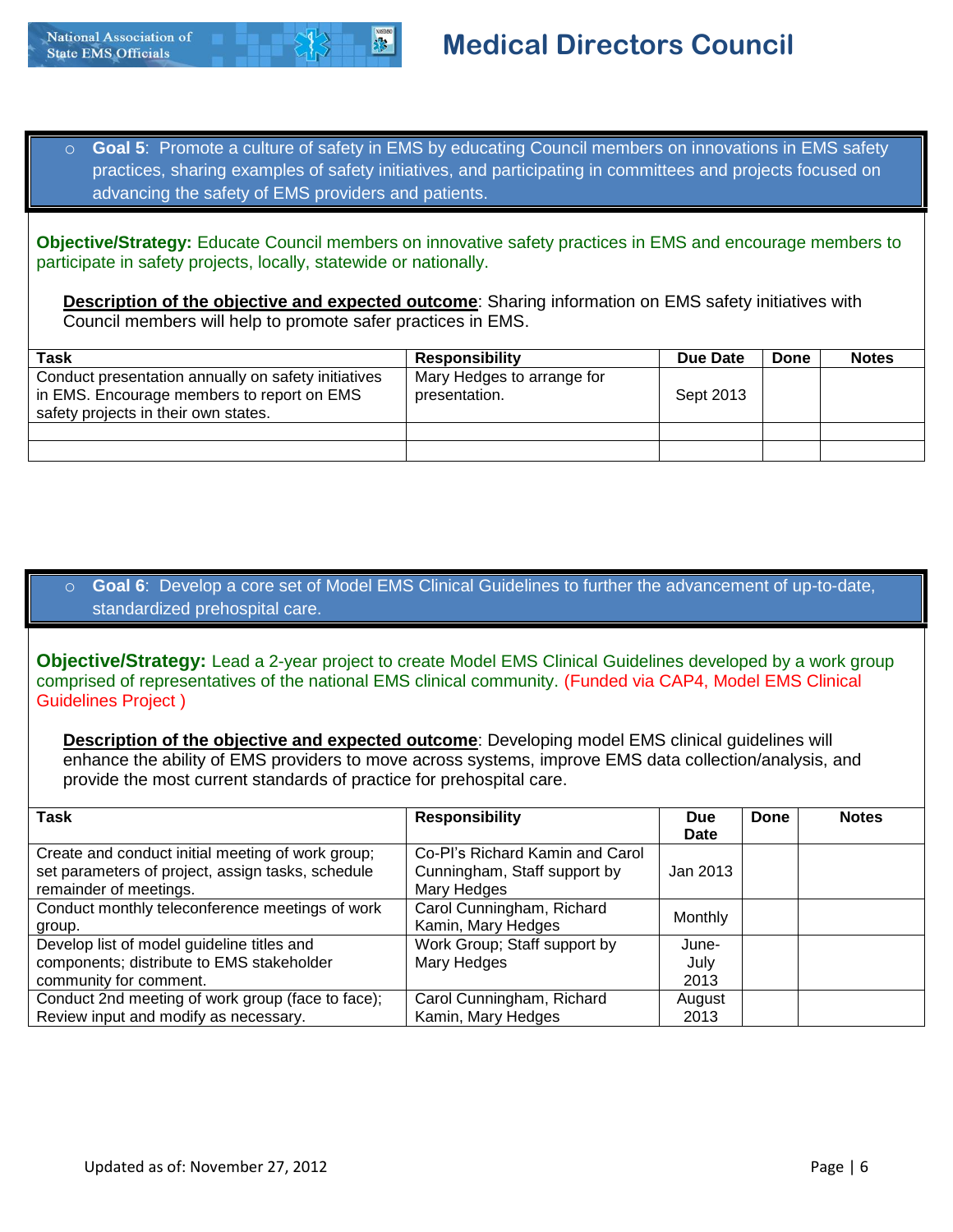o **Goal 7**: Support the National Evidence-Based Guideline (EBG) Model Process through a three-year pilot project involving the dissemination, implementation and evaluation of an EBG in specified geographic areas.

**Objective/Strategy:** Pilot the pain management EBG in 5 states though dissemination, implementation and evaluation of the guideline.

**Description of the objective and expected outcome:** Piloting one or more EBGs in specified geographic areas will help demonstrate the feasibility and value of the EBG process.

| Task                                                                                                                    | <b>Responsibility</b>                                                         | Due Date                                               | Done | <b>Notes</b> |
|-------------------------------------------------------------------------------------------------------------------------|-------------------------------------------------------------------------------|--------------------------------------------------------|------|--------------|
| Kick-Off Webinar for States                                                                                             | Co-Pl's Peter Taillac and<br>Matthew Sholl; Staff support by<br>Rachael Alter | Jan 2013                                               |      |              |
| Conduct monthly teleconference calls for Project<br>Team.                                                               | Co-Pl's Peter Taillac and<br>Matthew Sholl; Staff support by<br>Rachael Alter | Monthly                                                |      |              |
| Conduct GoToMeetings with participating states for<br>updates on project status to include successes and<br>challenges. | Co-Pl's Peter Taillac and<br>Matthew Sholl; Staff support by<br>Rachael Alter | Initially<br>monthly;<br>updated<br>per state<br>needs |      |              |
| Create state-specific Implementation Toolkits.                                                                          | Co-Pl's Peter Taillac and<br>Matthew Sholl; Staff support by<br>Rachael Alter | April 2013                                             |      |              |
| Develop state-specific Implementation Plans                                                                             | Co-Pl's Peter Taillac and<br>Matthew Sholl; Staff support by<br>Rachael Alter | June 2013                                              |      |              |
| Presentation to NHTSA in Washington DC -<br>current project status.                                                     | Co-Pl's Peter Taillac and<br>Matthew Sholl; Staff support by<br>Rachael Alter | September<br>2013                                      |      |              |

**Goal 8:** In partnership with the Data Managers Council, promote the acquisition and analysis of quality EMS data that will lead to the development and utilization of EMS performance measures for local and state EMS systems which focus on the quality of patient care.

**Objective/Strategy:** Educate Council members on the status of existing EMS data systems and efforts to create EMS performance measures. (CAP, Task 8 EMS Performance Measures; Task 10, Data Driven Evidence-Based EMS Systems)

**Description of the objective and expected outcome:** Improved understanding by Council members in using EMS data and EMS performance measures will help promote effective QI in their respective states.

| Task                                                                                     | <b>Responsibility</b>  | Due Date  | Done | <b>Notes</b> |
|------------------------------------------------------------------------------------------|------------------------|-----------|------|--------------|
| Conduct shared meeting with Data Managers<br>Council at Annual Meeting every other year. | Mary Hedges to arrange | Sept 2013 |      |              |